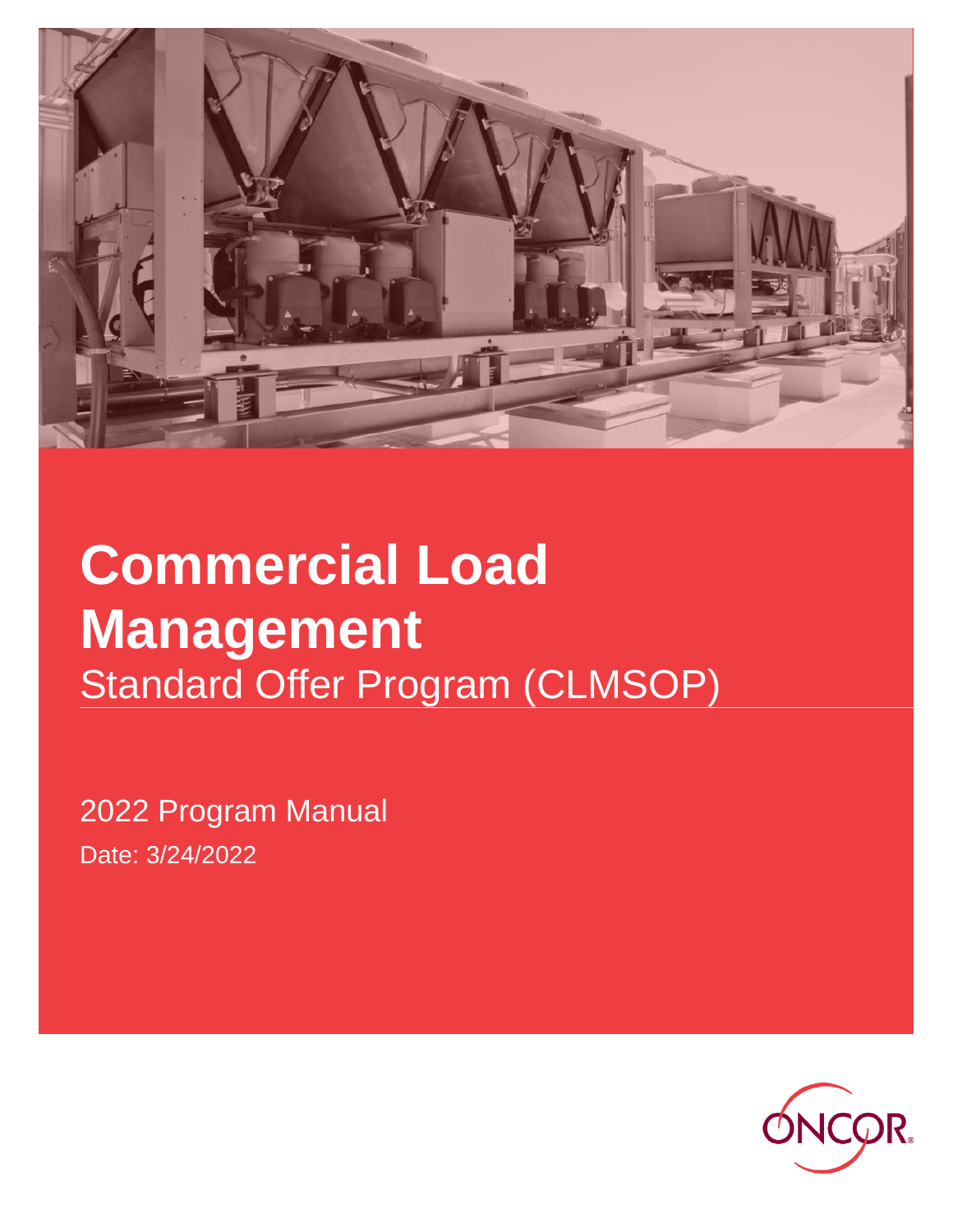# **CONTENTS**

| 1 |                          |                                  |  |  |  |
|---|--------------------------|----------------------------------|--|--|--|
| 2 |                          |                                  |  |  |  |
|   | 2.1<br>2.2<br>2.3        |                                  |  |  |  |
|   |                          | 2.3.1                            |  |  |  |
|   | 2.4                      |                                  |  |  |  |
|   |                          | 2.4.1<br>2.4.2<br>2.4.3<br>2.4.4 |  |  |  |
| 3 |                          |                                  |  |  |  |
|   | 3.1                      |                                  |  |  |  |
|   |                          | 3.1.1<br>3.1.2                   |  |  |  |
|   | 3.2<br>3.3<br>3.4<br>3.5 |                                  |  |  |  |
| 4 |                          |                                  |  |  |  |
| 5 |                          |                                  |  |  |  |
|   | 5.1                      |                                  |  |  |  |
|   |                          | 5.1.1<br>5.1.2                   |  |  |  |
|   | 5.2                      |                                  |  |  |  |
| 6 |                          |                                  |  |  |  |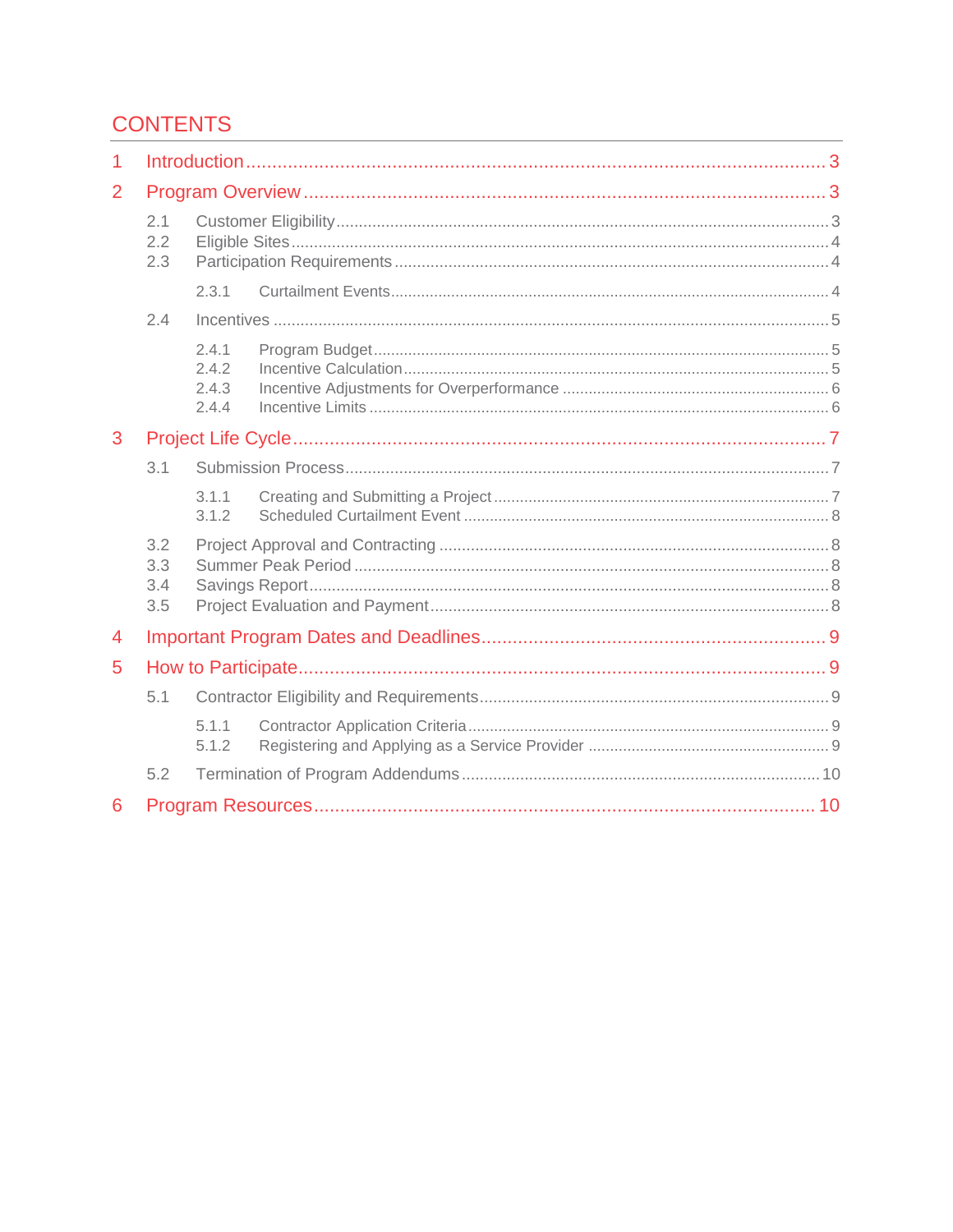# <span id="page-2-0"></span>1 INTRODUCTION

Welcome to the 2022 Oncor Commercial Load Management Standard Offer Program (CLMSOP or the "program"). The CLMSOP offers incentives to energy efficiency service providers and aggregators (participants or service providers) that work with local commercial and manufacturing facilities to achieve documented summer, on-peak demand reductions in those facilities.

This program complies with the standard offer program requirements published by the Public Utility Commission of Texas (PUCT). This program manual is intended to inform service providers of the program requirements and processes. However, service providers should also review the PUCT rules related to energy efficiency programs and the requirements in the Texas Technical Reference Manual (TRM) for energy efficiency programs, and are required to comply with such rules and requirements.

This program manual summarizes program requirements, processes and incentives but may not address all scenarios. Oncor has full discretion to interpret or modify program requirements, and may revise the program manual at any time.

Visit the Oncor Energy Efficiency Program Management (EEPM) tool, available at eepm.oncor.com, to access additional registered service provider resources, including program applications and project documentation tools, as well as program rules and incentive budget updates**.** 

We are here to help! If you have any questions after reading these materials, please don't hesitate to contact our program help desk at 1.866.258.1874 or eepmsupport@oncor.com.

## <span id="page-2-1"></span>2 PROGRAM OVERVIEW

The CLMSOP is designed to help businesses reduce their summer on-peak energy demand on the Oncor grid when needed and help meet state energy efficiency goals. Incentives are paid to commercial participants who curtail their facility electricity demand during a scheduled curtailment event, and during called curtailments throughout the summer peak period, which occurs between 1 p.m. Central Time (CT) and 7 p.m. CT from June 1, 2022, through September 30, 2022, excluding weekends and federal holidays.

## <span id="page-2-2"></span>2.1 Customer Eligibility

To qualify for program incentives, a host customer must be a commercial customer that is served by Oncor and contributes to the Energy Efficiency Cost Recovery Fund. Each Oncor commercial customer will have a 17-digit premise number (ESIID). An ESIID should appear on a customer's electric bill and always start with "10." For Oncor customers, the third through seventh digits will be either "44372" or "17699." When entering project information in EEPM, only the last seven digits of the ESIID are used as input.

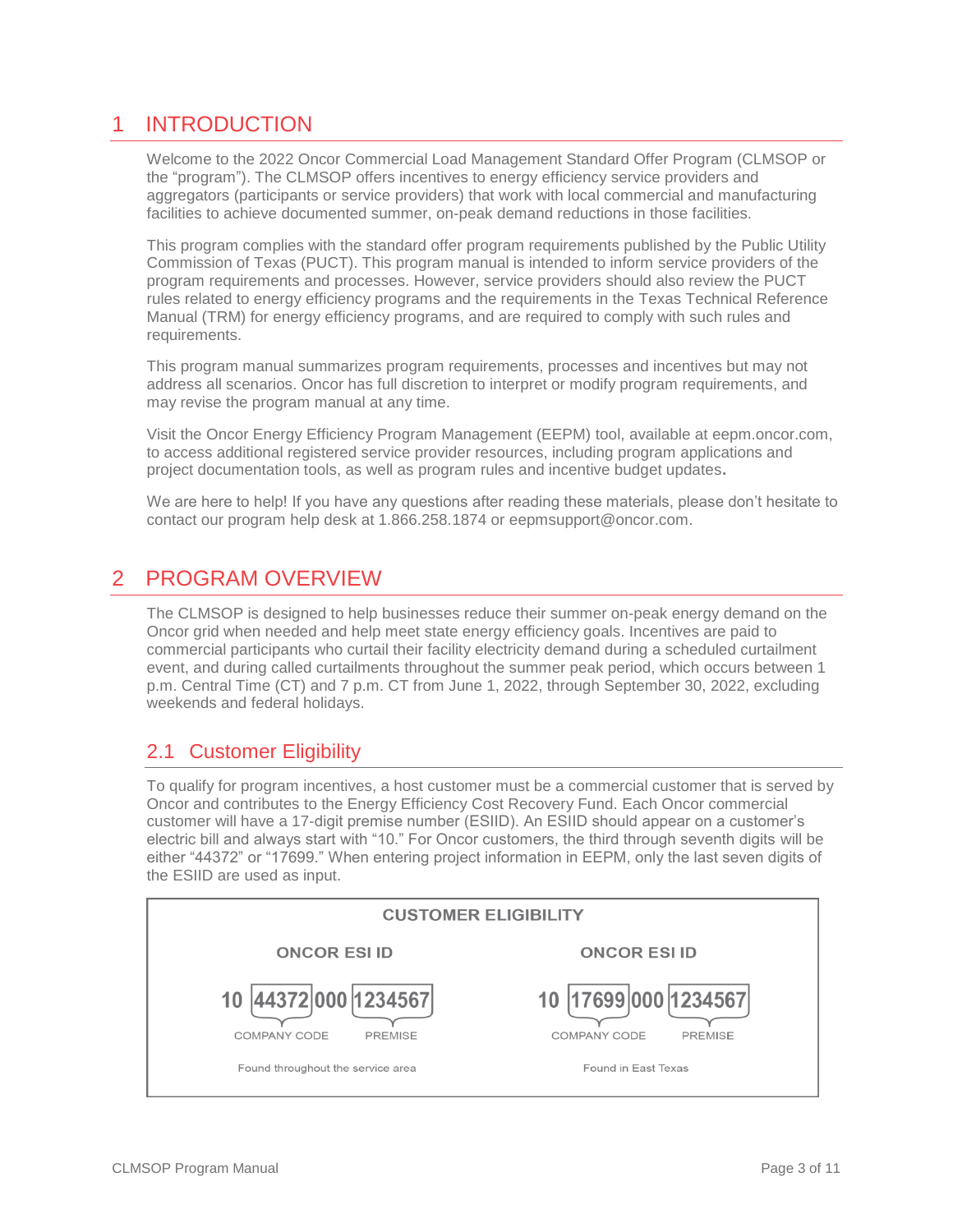## <span id="page-3-0"></span>2.2 Eligible Sites

Eligible sites, or groups of eligible sites, must be able to curtail demand on short notice when requested by Oncor. Each project must achieve a total estimated demand savings of at least 100 kW during the summer on-peak demand period. Projects not meeting site, project or program requirements are subject to cancellation by Oncor.

The following loads are excluded from consideration for the program:

- Customers who have load contracted with a retail electric provider (REP) where that contract prevents the load from participating in a curtailment.
- Loads where curtailment would result in negative environmental or health effects.
- Curtailable load that receives an incentive through any other energy efficiency program. This can include programs offered via the Electric Reliability Council of Texas (ERCOT) or any other program that is currently available.
- Curtailable load that takes electric service at transmission voltage and serves a for-profit end-use customer.
- An industrial customer with curtailable load that takes electric service at distribution voltage and qualifies for the energy efficiency exemption pursuant to PUCT Substantive Rule 25.181(w).
- A commercial customer classified as manufacturing who has selected to opt-out from paying into the EECRF.
- Critical Load Customers.

## <span id="page-3-1"></span>2.3 Participation Requirements

#### <span id="page-3-2"></span>*2.3.1 Curtailment Events*

Participants are expected to reduce their facility demand by the contracted amount when requested by Oncor during the summer peak period. With the exception of the scheduled curtailment event, curtailments will be called during or in anticipation of an ERCOT Energy Emergency Alert (EEA) Level 2 event, or to assure Oncor grid stability (grid emergencies). EEA Level 2 events are called to prevent rotating outages across the ERCOT grid, so it is imperative participants curtail their facility demand as contracted. Should a participant fail to curtail demand by at least 25% of the contracted demand during any hour of a called curtailment event, the participant forfeits their incentive payment.

#### **Scheduled Curtailment Event**

Each participant's contracted amount of demand savings will be established based on a three-hour scheduled curtailment event. The event normally takes place in May or June, and is designed to test the participant's ability to curtail demand by the requested amount. The contract amount will be based on the participant's average performance during the scheduled curtailment event. The contract amount will be used to calculate payment, should no called curtailment events be initiated during the summer peak period.

#### **Called Curtailment Events**

Called curtailment events are initiated during or in anticipation of grid emergencies. Oncor energy efficiency personnel will receive notification from Oncor's transmission and grid management organization that a grid emergency is imminent. Oncor energy efficiency personnel will then initiate a called curtailment event, and participants will be notified by automated text, email and telephone calls. The notification will include the start and end times of the event. Participants should receive notification of a called curtailment event at least 30 minutes prior to the start time of the event.

Participants should immediately begin reducing their demand by the contracted amount. Thirty minutes after notification, Oncor will begin measuring demand reduction and participant performance.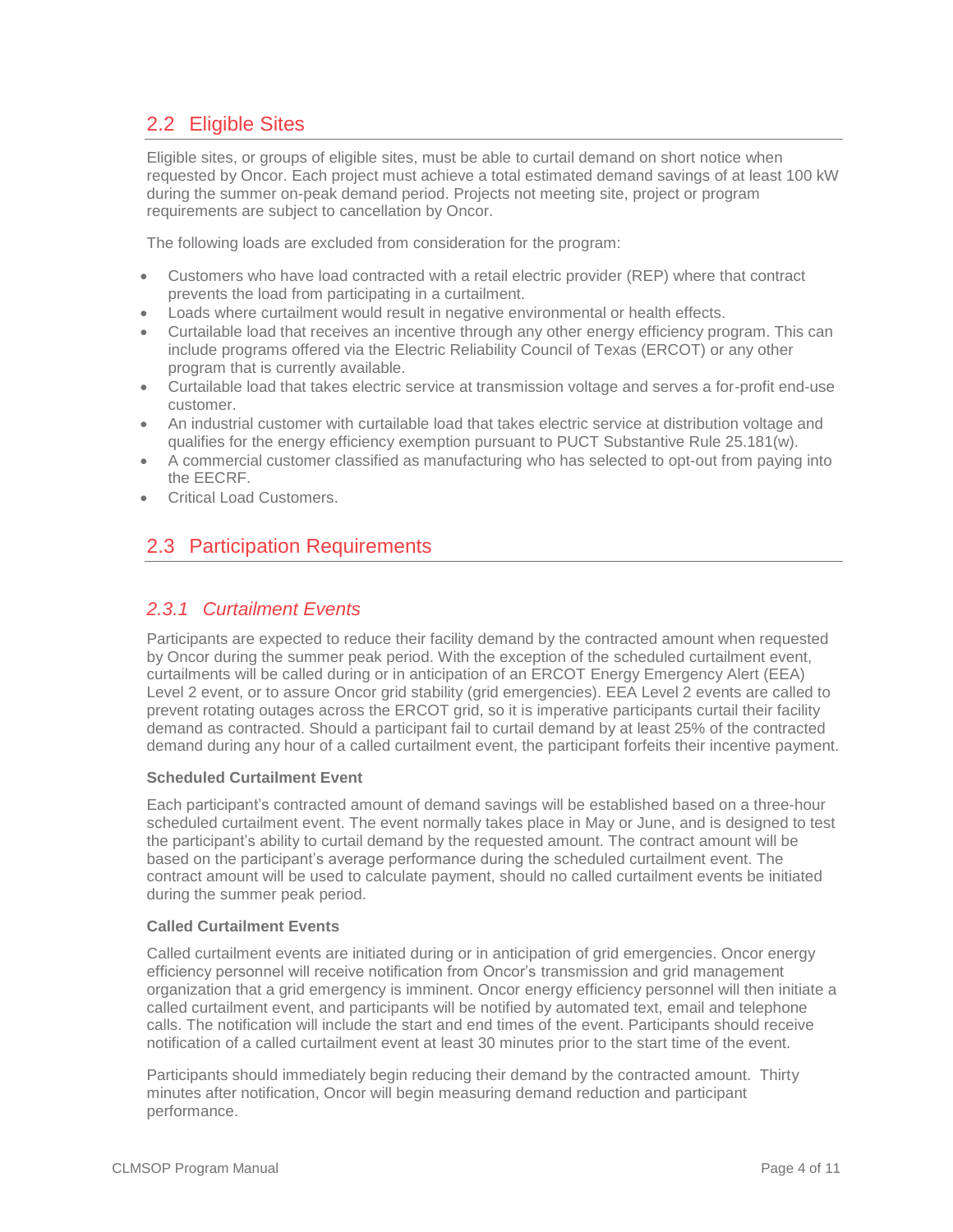Oncor may initiate unlimited called curtailment events of 1 to 4 hours during the summer peak period, but in no case shall curtailment time for the program year exceed a total of 25 hours.

#### <span id="page-4-0"></span>2.4 Incentives

#### <span id="page-4-1"></span>*2.4.1 Program Budget*

The incentive budget for the program is determined by Oncor and is based on the program demand savings goal. Funds are reserved for approved projects on a first-come, first-served basis until the program budget is exhausted. Oncor reserves the right to adjust the program incentive budget and goal at any time at its sole discretion.

The estimated program incentive budget and demand savings goal are as follows:

| 2022 Program Incentive Budget    | \$2,000,000 |
|----------------------------------|-------------|
| 2022 Program Demand Savings Goal | 66,667 kW   |

#### <span id="page-4-2"></span>*2.4.2 Incentive Calculation*

Incentives are based on the average actual demand reduction achieved by the participant across all events during the summer peak period. If actual average demand savings are lower than the contracted amount, the incentive payment will be based on actual demand savings. If actual demand savings are higher than the contracted amount, the incentive payments will be capped at the contract amount.

The general formula for incentive calculation is as follows:

#### **Participant Incentive = Incentive Rate Payment X Actual Demand Savings or Contract Amount (Lower of the Two)**

Incentives for the 2022 program are listed in the table below:

| <b>Type of Incentive</b>                       | <b>Incentive</b> | <b>Demand Savings</b> | <b>Incentive</b> |
|------------------------------------------------|------------------|-----------------------|------------------|
|                                                | Rate             | to Reach Cap          | Cap              |
| Demand Reduction for the<br>Summer Peak Period | \$30/kW          | 13.333 kW             | \$400,000        |

#### **Verification Process**

Participant performance is verified by retrieving and analyzing actual 15-minute usage data from Oncor's advanced metering infrastructure (AMI) or interval data recorder (IDR) meters. If actual meter data is not available for a site during a scheduled or called curtailment event, including any associated baseline days, Oncor reserves the right to remove the site from the program.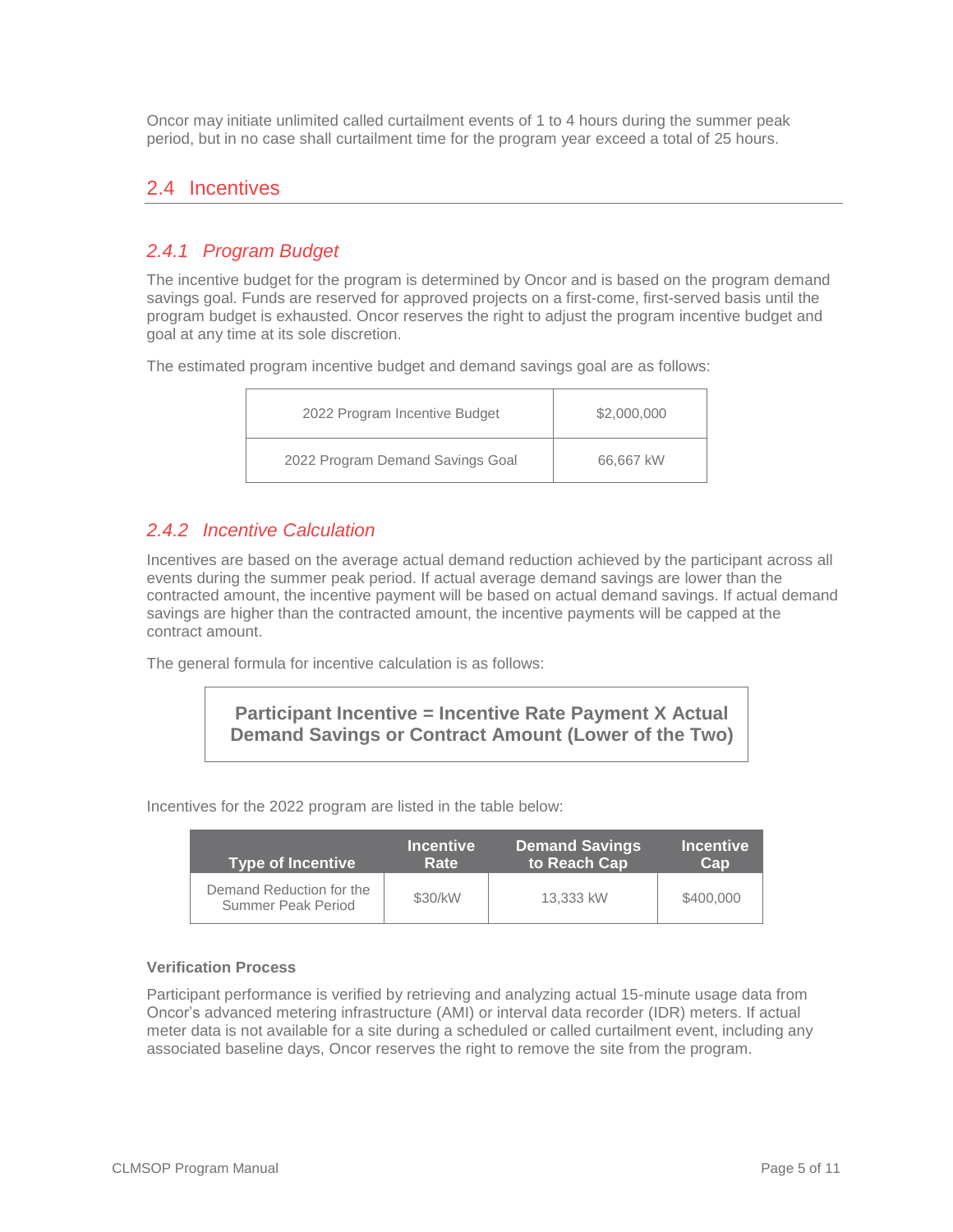Demand savings are calculated according to the following formula:

```
Site Demand Savings = \sum(Baseline kW site – Event kW site)
                                       Number of Events
Actual Demand Savings = \sum Site Demand Savings by Project
```
All demand reduction savings are calculated using PUCT-approved calculations defined in the TRM. For additional information, please refer to the TRM on the Oncor EEPM website [https://eepm.oncor.com.](https://eepm.oncor.com/)

#### <span id="page-5-0"></span>*2.4.3 Incentive Adjustments for Overperformance*

When available, Oncor may redistribute funds from underperforming contracts to participants whose average demand reduction across all events is higher than their contract amount. If there are no available funds due to underperformance, no redistribution will take place.

Funds made available due to other participants' underperformance will be distributed equitably across all participants who overperform, based on their contribution. Participants may still be subject to program incentive caps.

If funding becomes available, incentive adjustments for overperformance will be calculated as follows:

Overperformance Rate (\$/kW) = Total Available Funds from Underperformance Total Additional kW saved due to Overperformance

Overperforming Participant Payment = Overperformance Rate X Participant Demand Savings Above Contracted Amount

\*The overperformance rate shall not exceed the general program incentive rate.

Although the intent of the program is to distribute funds from underperforming contracts, Oncor reserves the right to retain funds based on program requirements. Oncor will notify participants about the availability of underperforming contract funds after all savings calculations are completed and verified.

#### <span id="page-5-1"></span>*2.4.4 Incentive Limits*

Participants and their affiliate companies are limited to 20% of the annual program budget, unless modified by Oncor management, and the total program incentives are capped. If the program reaches its program-wide incentive cap, individual participant incentives will be modified in proportion to demand savings achieved.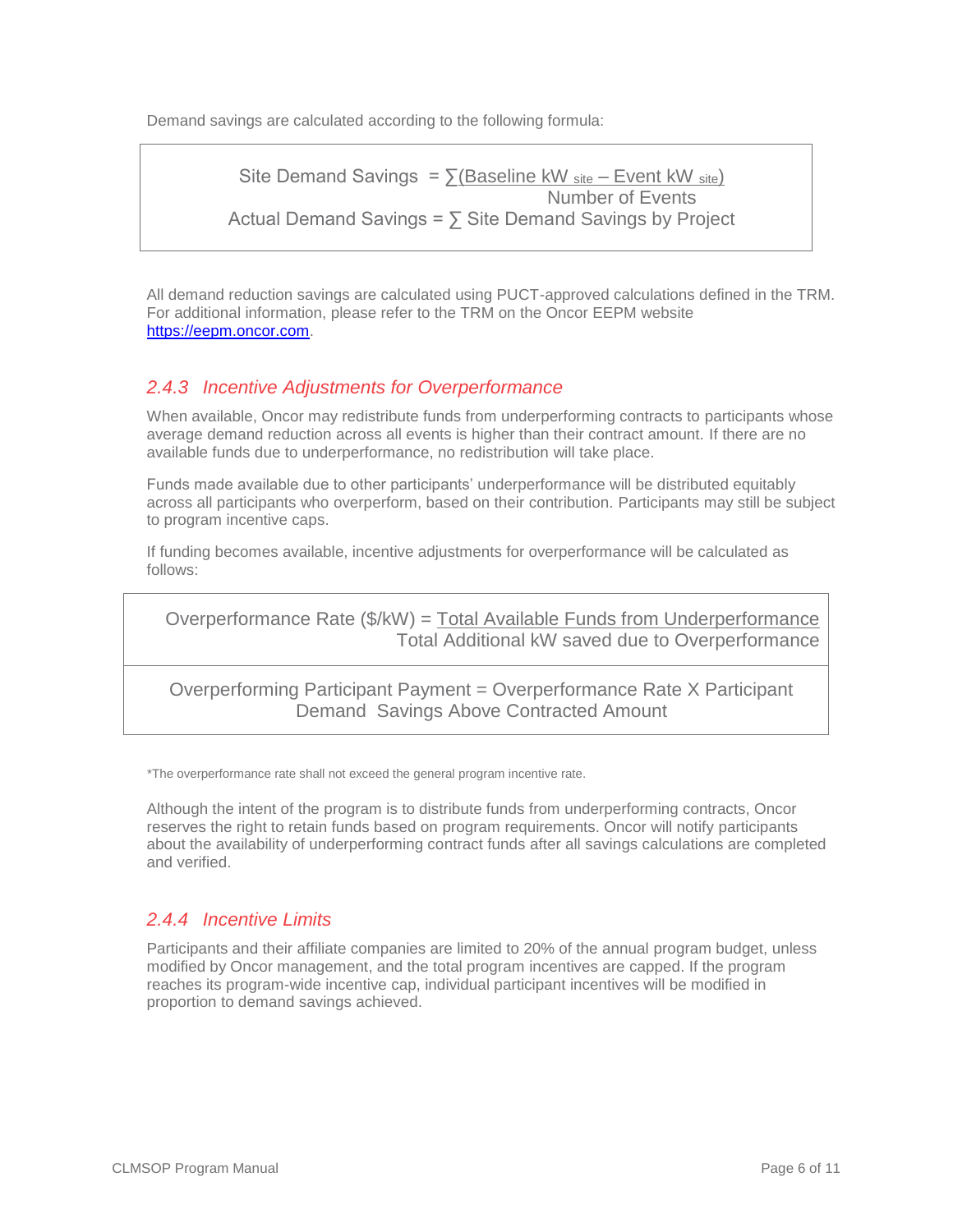# <span id="page-6-0"></span>3 PROJECT LIFE CYCLE

Participants may submit project applications only after applying to the program and executing an umbrella contract and CLMSOP addendum. See Section 5, "How to Participate," for more information on joining the program as a participant.

Approved, registered participants will submit project applications and receive communications from the program via the Oncor website (EEPM), available at eepm.oncor.com. All applications and supplemental documentation, if required, must be attached to the project under the "Attachment" tab.

## <span id="page-6-1"></span>3.1 Submission Process

A CLMSOP project will progress through the following phases:

- Creation and submission of a project
- Scheduled curtailment event
- Project approval and contracting
- Summer peak period
- Savings report
- Project evaluation and payment

Below is an outline of the application process, from start to finish.

#### <span id="page-6-2"></span>*3.1.1 Creating and Submitting a Project*

Create your project(s) in EEPM, which will include the requested demand savings amount. The demand savings requested for each project should closely approximate the demand savings achieved across the project site(s) during a curtailment event. Multiple sites from a single Service Provider are required to be combined into a single project, with an aggregated demand savings submitted for all sites.

Submit the project(s) on the project submittal open date in EEPM. All project submittals will be timestamped and placed on a waiting list at the time of submittal. The EEPM-generated waiting list is used to assign the contracted amount of demand savings and associated incentives for your project. Participants can view their waitlist status in EEPM.

Once a project has been submitted, meters cannot be added to or removed from the project unless required by Oncor.

#### **Participant Contacts**

Participants must list project contacts to be notified for curtailment events. These contacts are listed in EEPM under the service provider's profile in the "Employee" section. At a minimum, a primary and secondary contact must be listed to receive notification of a curtailment event during the summer peak period. Phone number(s), mobile phone number(s) and email address(es) should be provided to allow Oncor to communicate with the service provider concerning the program. Should the service provider need to change these contacts during the term of the project, it must provide the new contact and contact information to Oncor at least five business days prior to the date the new contact will take effect.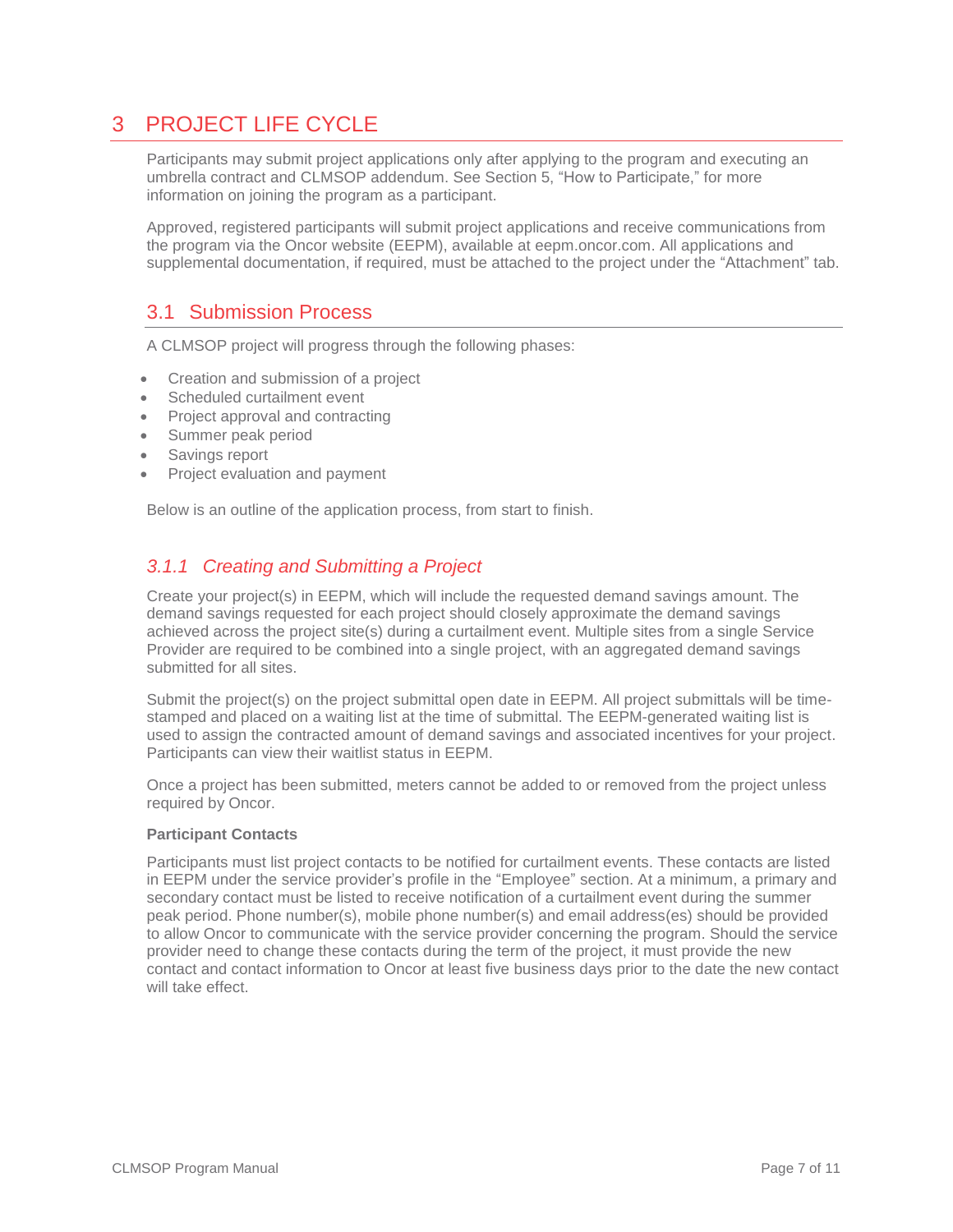#### <span id="page-7-0"></span>*3.1.2 Scheduled Curtailment Event*

Participants will curtail demand during the scheduled curtailment event, typically scheduled during a three-hour period in May or June. Oncor will verify the participant's demand savings from the scheduled curtailment event using the verification process described in Section 2.4.2, "Incentive Calculation."

Participants who do not reduce their requested demand savings by at least 20% of demand during the scheduled curtailment event will not be eligible to participate in the program.

## <span id="page-7-1"></span>3.2 Project Approval and Contracting

Projects will be approved based on the results of the scheduled curtailment event and project waiting list order until the program budget has been exhausted. Your contracted amount will be the lesser of:

- Requested demand savings amount entered during project creation, or
- Verified demand savings achieved during the scheduled curtailment event.

Oncor will send participants a reservation of funds agreement which must be signed and returned within two business days.

Oncor will then notify participants that they either have an approved contract or are not participating in the program. Participants who do not receive contracts are ineligible for any incentive payment for participation in the scheduled curtailment event.

**Based on the program budget and other needs, Oncor reserves the right to adjust participant's requested amount of demand savings and incentives.**

## <span id="page-7-2"></span>3.3 Summer Peak Period

Participants with an approved contract shall reduce demand during called curtailment events when notified by Oncor. Oncor will verify demand savings from all curtailment events. Program year kW load management event savings will be calculated as the average savings of all events.

## <span id="page-7-3"></span>3.4 Savings Report

After the summer peak period, Oncor will calculate and pay the service providers with an approved contract for the verified demand savings achieved during all curtailment events.

## <span id="page-7-4"></span>3.5 Project Evaluation and Payment

Oncor may reject or cancel a project for any reason in its sole discretion. Projects will be evaluated in the waiting list order. If the total program demand savings for the scheduled curtailment event exceeds the program goal, Oncor may proportionally award contract amounts to service providers at its sole discretion. Oncor may also raise or reduce the program budget at its sole discretion.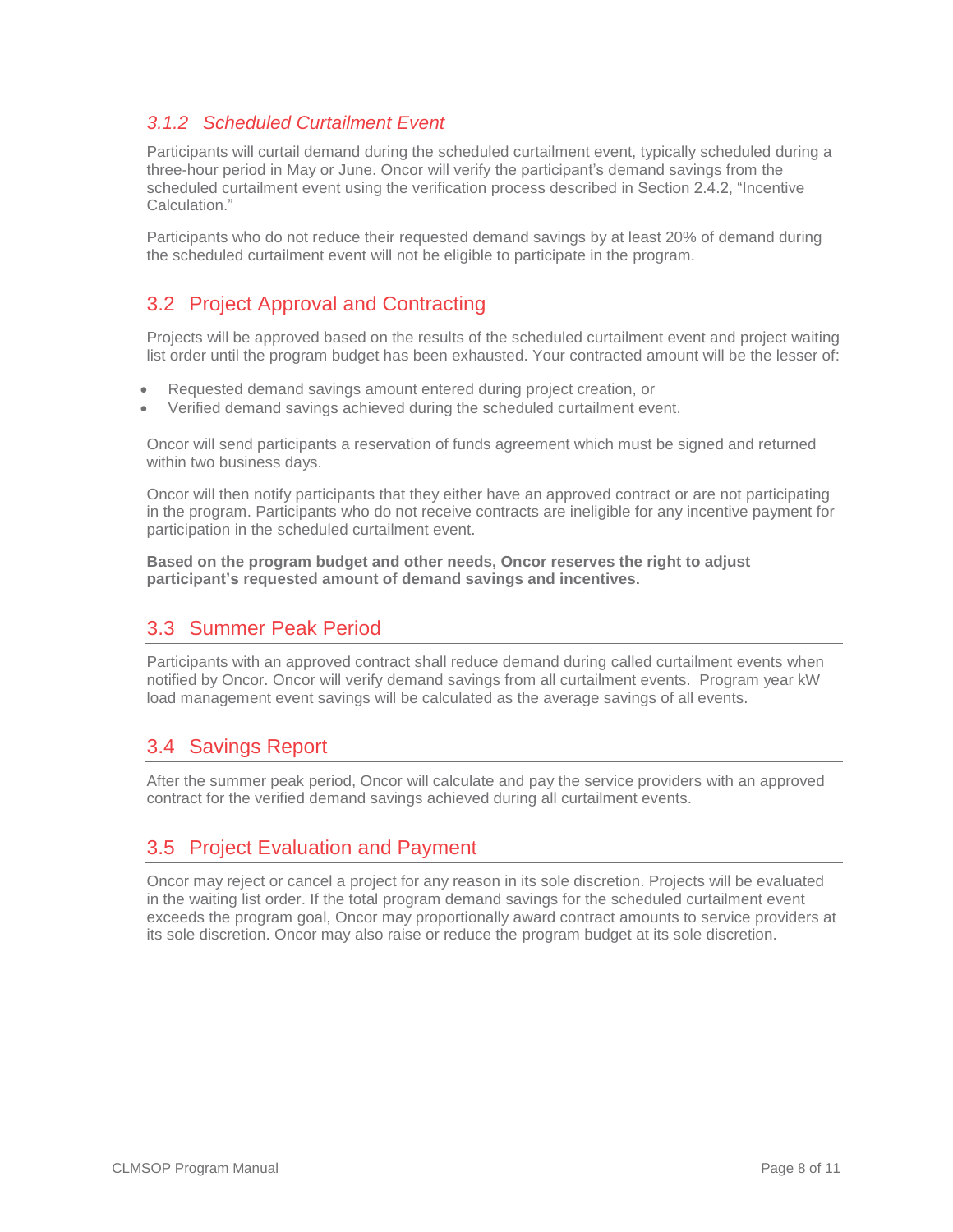# <span id="page-8-0"></span>4 IMPORTANT PROGRAM DATES AND DEADLINES

The schedule for the 2022 program will be provided on Oncor's Energy Efficiency Program website, eepm.oncor.com. The program is scheduled to open for Program Applications on April 1, 2022, at 10 a.m. CST. Applications will be reviewed and, once approved, the participants may create, edit and submit projects in EEPM beginning April 28, 2022, at 10 a.m. CST. Final ESIID lists must be submitted no later than May 6, 2022 at 5 p.m. CST. Although participants may create and edit projects in EEPM, submittal will be disabled until the project submittal date. Participants are encouraged to have their program application approved by Oncor and their project(s) ready before the submittal date.

When EEPM opens for submittal, projects will be assigned to a waiting list based on the order they were received.

A scheduled curtailment event is scheduled to occur in May or June. During this event, all participants should curtail their facility demand by the savings requested in the submitted project. Participants selected for contract award will be notified and sign a reservation of funds agreement with Oncor.

Selected participants must be available for called curtailment events during the summer peak period. The summer peak period is the period of 1 p.m. CT to 7 p.m. CST on June 1, 2022, through September 30, 2022, excluding weekends and federal holidays.

If there are no called curtailment events during the first half of the summer peak period, a second scheduled curtailment event may be called.

Incentives are paid at the end of the summer peak period, within 45 days after demand savings are calculated and verified by Oncor.

# <span id="page-8-2"></span><span id="page-8-1"></span>5 HOW TO PARTICIPATE

## 5.1 Contractor Eligibility and Requirements

Each service provider must register in EEPM, enter into the umbrella contract, apply and be accepted to participate in CLMSOP, and execute the addendum with Oncor to participate in the program.

Proof of insurance is not required for this program.

#### <span id="page-8-3"></span>*5.1.1 Contractor Application Criteria*

Eligible service providers include national or local energy service companies, REPs or individual customers with aggregate peak demand of 50 kW or greater. A customer who wants to self-sponsor their project(s) should contact the program manager for specific eligibility requirements.

#### <span id="page-8-4"></span>*5.1.2 Registering and Applying as a Service Provider*

#### **Step 1: Register on the Contractor Portal**

The EEPM contractor portal can be accessed at eepm.oncor.com. Click on "Sign Up or Learn More" at the bottom to read our agreement (also known as the umbrella contract). Then provide your company name and federal tax ID number and click "Next" to complete and submit your application. Oncor will review your application and, upon approval, provide you with a username and password for our EEPM system.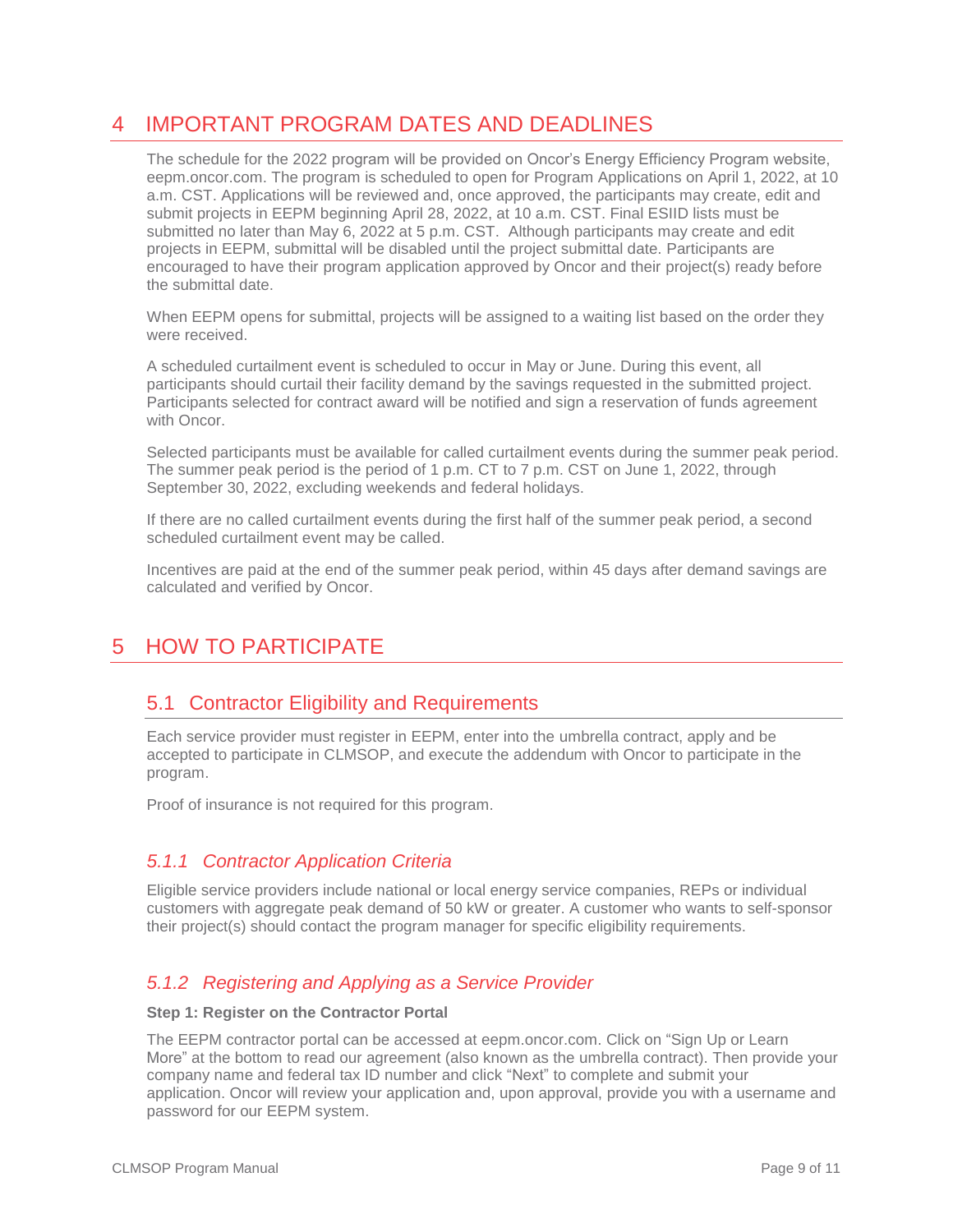Once you receive your login and password, log into EEPM and complete your service provider profile.

#### **Step 2: Request Association with CLMSOP**

Request association with CLMSOP by contacting the EEPM help desk at 866-258-1874 or eepmsupport@oncor.com.

#### **Step 3: Complete Program Application and Sign Program Addendum**

Complete a program application and sign the program addendum. The program addendum must be attached under the "Attachment" tab when the application is submitted online through EEPM. The program addendum does not in any way guarantee the service provider funding during the program year and does not in any way obligate Oncor to the program. After the program application is approved by Oncor, projects can be entered in EEPM and submitted to Oncor.

Oncor will not entertain proposed modifications to the standard offer program addendum unless unique circumstances merit and require revision at the sole discretion of Oncor. Applicants are urged to review the sample program addendum prior to submitting a project application.

If Oncor approves a program application, it will execute the addendum, if applicable, and attach a copy to the "Service Provider Documents" tab. Once the program application is approved by Oncor, projects can be submitted for approval via EEPM.

## <span id="page-9-0"></span>5.2 Termination of Program Addendums

Oncor may terminate any or all program addendums, in whole or in part, at any time in its sole discretion, by providing written notice of termination to the service provider. The notice of termination will specify the effective date of any termination and that the program addendum is terminated in its entirety.

Oncor may refuse a service provider the opportunity to complete an addendum in the CLMSOP for any reason in Oncor's sole discretion, including based on the service provider's prior participation in the program or any other energy efficiency program offered by Oncor or another utility sponsor. Please refer to the umbrella contract and program addendum for actual termination provisions. Please note this section is only a summary of certain terms in the umbrella contract and program addendum, and the terms of the actual umbrella contract and program addendum supersede and control over this summary in the event of any conflict.

# <span id="page-9-1"></span>6 PROGRAM RESOURCES

Below are additional resources for service providers:

- EEPM service provider portal: eepmsupport@oncor.com
- **Customer website: [www.takealoadofftexas.com](http://www.takealoadofftexas.com/)**
- EEPM Help Desk: [support@eepm.com](mailto:support@eepm.com) or 866-258-1874
- EEPM Insurance: [eepminsurance@oncor.com](mailto:eepminsurance@oncor.com) or 866-258-1874
- PUCT electric substantive rules: [www.puc.texas.gov/agency/rulesnlaws/subrules/electric/Electric.aspx](http://www.puc.texas.gov/agency/rulesnlaws/subrules/electric/Electric.aspx)
- Texas TRM: [www.texasefficiency.com/index.php/emv](http://www.texasefficiency.com/index.php/emv)
- Electric Reliability Council of Texas (ERCOT): [www.ercot.com/](http://www.ercot.com/)
- Umbrella Contract
- CLMSOP Program Addendum
- Reservation of Funds Agreement